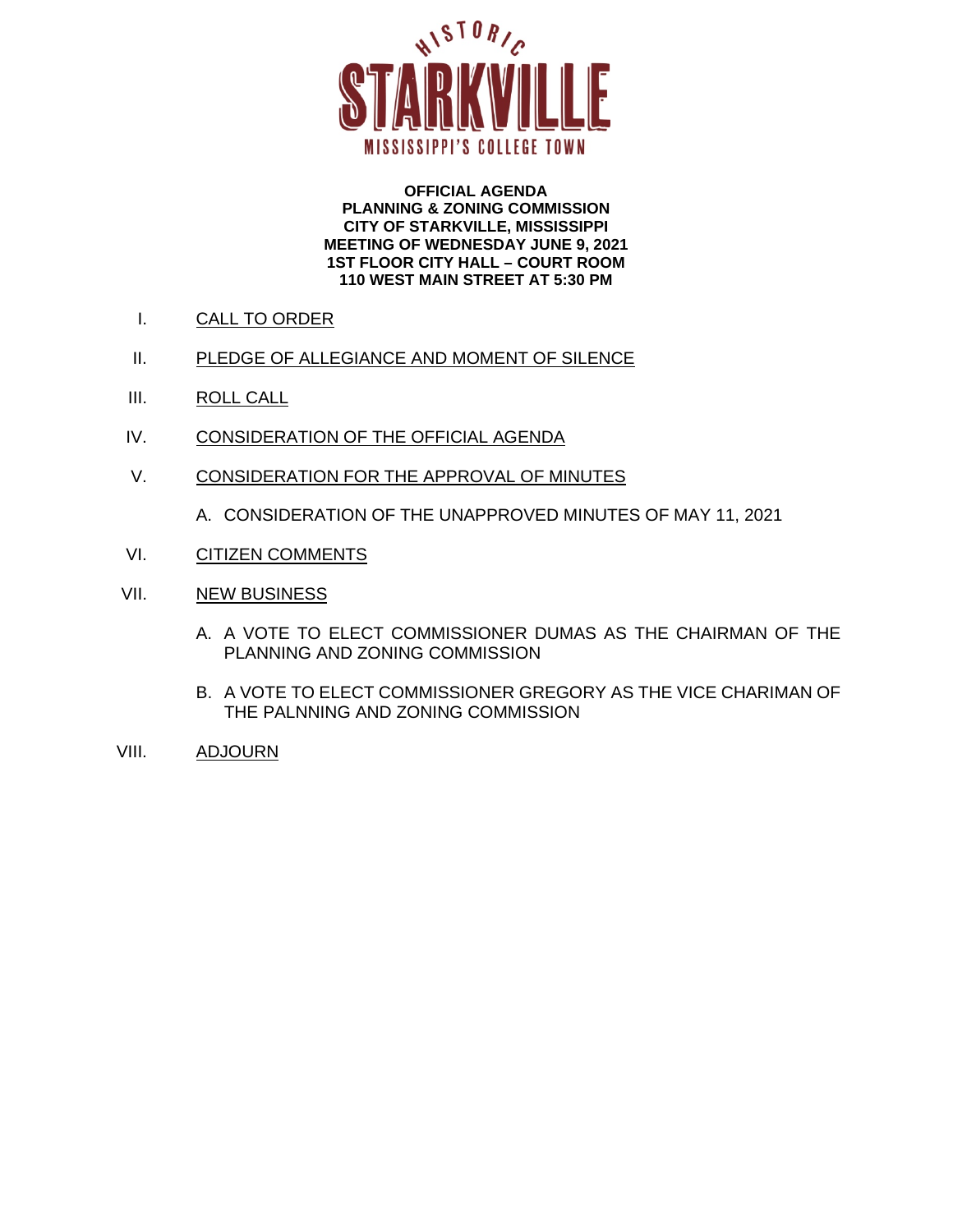## **UNAPPROVED MINUTES OF THE REGULAR MEETING OF THE PLANNING AND ZONING COMMISSION CITY OF STARKVILLE, MISSISSIPPI MAY 11, 2021**

Be it remembered that the members of the Planning and Zoning Commission of the City of Starkville held their regularly scheduled meeting on May 11, 2021 at 5:30 p.m. in the Courtroom of City Hall, located at 110 West Main Street, Starkville, MS.

There being physically present were and Michael Brooks, Chairman, Ward 4, Alexis Gregory, Ward 5, Jeremiah Dumas, Ward 6 and Tommy Verdell Jr., Ward 7. Vicki West, Ward 2 joined the meeting via the Google Meets virtual meeting platform. Absent from the meeting was Kim Moreland, Ward 1 and Kelly Prather, Ward 3. Physically present attending the Commissioners were City Planner Daniel Havelin, Assistant City Planner Emily Corban, and City Attorney Chris Latimer.

Chairman Mike Brooks opened the meeting with the Pledge of Allegiance followed by a moment of silence.

# **IV. CONSIDERATION OF THE OFFICIAL AGENDA**

There came for consideration the matter of the approval of the Official Agenda of the Planning and Zoning Commission of May 11, 2021 as presented.

# **OFFICIAL AGENDA PLANNING & ZONING COMMISSION CITY OF STARKVILLE, MISSISSIPPI MEETING OF TUESDAY, MAY 11, 2021 1ST FLOOR CITY HALL – COURT ROOM 110 WEST MAIN STREET AT 5:30 PM**

- I. CALL TO ORDER
- II. PLEDGE OF ALLEGIANCE AND MOMENT OF SILENCE
- III. ROLL CALL
- IV. CONSIDERATION OF THE OFFICIAL AGENDA
- V. CONSIDERATION FOR THE APPROVAL OF MINUTES
	- A. CONSIDERATION OF THE UNAPPROVED MINUTES OF APRIL 13, 2021
- VI. CITIZEN COMMENTS

#### VII. NEW BUSINESS

- A. PUBLIC HEARING AND CONSIDERATION OF SE 21-03 A REQUEST FOR SPECIAL EXCEPTION TO ALLOW FOR THE CONVERSION OF A PORTION OF AN EXISTING AREA WITHIN THE HOME INTO AN ACCESSORY DWELLING UNIT AT 1203 MEADOWLARK DRIVE IN A SD-2 ZONING DISTRICT WITH THE PARCEL NUMBER 103B-00-019.00.
- B. NOMINATION OF CHARIMAN OF PLANNING AND ZONING COMMISSION
- C. NOMINATION OF VICE CHAIRMAN OF PLANNING AND ZONING COMMISSION
- VIII. ADJOURN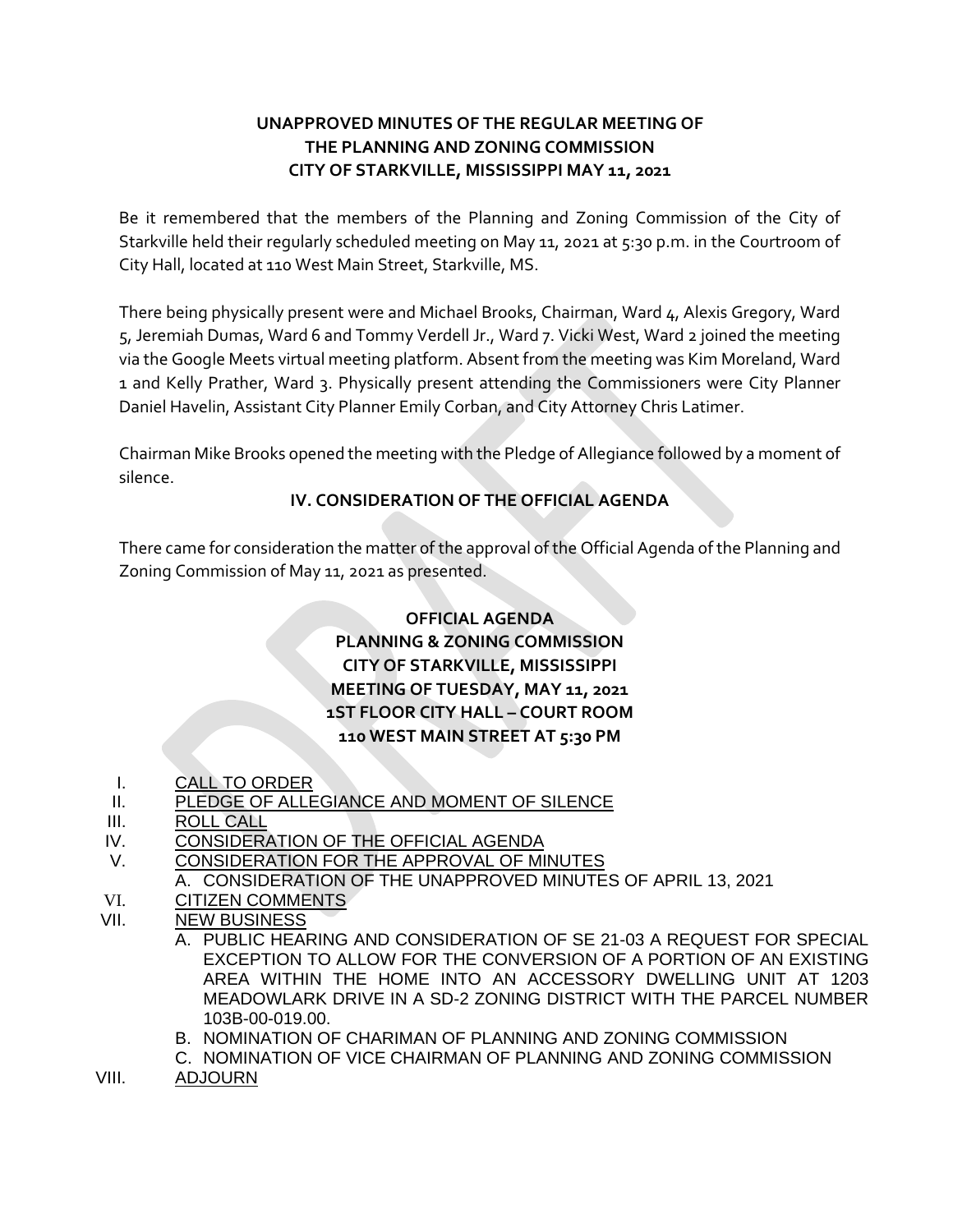After discussion and upon the motion of Commissioner Dumas, duly seconded by Commissioner Verdell, the motion to approve the official agenda of the Planning and Zoning Commission for May 11, 2021 received unanimous approval.

#### **V. CONSIDERATION FOR APPROVAL OF THE MINUTES OF THE MEETING**

## **A. CONSIDERATION FOR APPROVAL OF THE MINUTES OF THE MEETING OF APRIL 13, 2021**

After discussion and upon the motion of Commissioner Gregory, duly seconded by Commissioner Verdell, the motion to approve the minutes as amended of the Planning and Zoning Commission for April 13, 2021 received unanimous approval.

#### **VI. CITIZEN COMMENTS**

The Chair opened up the meeting for citizen comments. Calling for and receiving no comments, the Commission moved to New Business.

#### **VII. NEW BUSINESS**

#### **A. PUBLIC HEARING AND CONSIDERATION OF SE 21-03 A REQUEST FOR SPECIAL EXCEPTION TO ALLOW FOR THE CONVERSION OF A PORTION OF AN EXISTING AREA WITHIN THE HOME INTO AN ACCESSORY DWELLING UNIT AT 1203 MEADOWLARK DRIVE IN A SD-2 ZONING DISTRICT WITH THE PARCEL NUMBER 103B-00-019.00.**

City Planner Daniel Havelin presented the Special Exception Request by Thomas Holley to allow for the conversion of a portion of an existing area within the home into an accessory dwelling unit. The property is located at 1203 Meadowlark Drive in a SD-2 zoning district.

The proposed remodel would add a kitchen and bathroom, and would only be accessible from the exterior of the home. Thus, the classification of the area is an "accessory dwelling unit". The Use Chart in Section 13.3 of the Unified Development Code requires a Special Exception for "accessory dwelling unit" in a SD-2 zoning district. Section 13.3.4 of Unified Development Code also requires that the Special Exception meet the additional standards for that use. Section 3.4.1 of the UDC list 8 criteria for review and approval of the Special Exceptions.

The request was noticed in accordance with Section 3.4.3.E of the Unified Development Code.

- 1. 7 property owners of record within 160 feet of the subject property were notified directly by mail of the request.
- 2. A legal ad was published in the Starkville Daily News on April 14, 2021.
- 3. A sign was posted on the property in a conspicuous location.